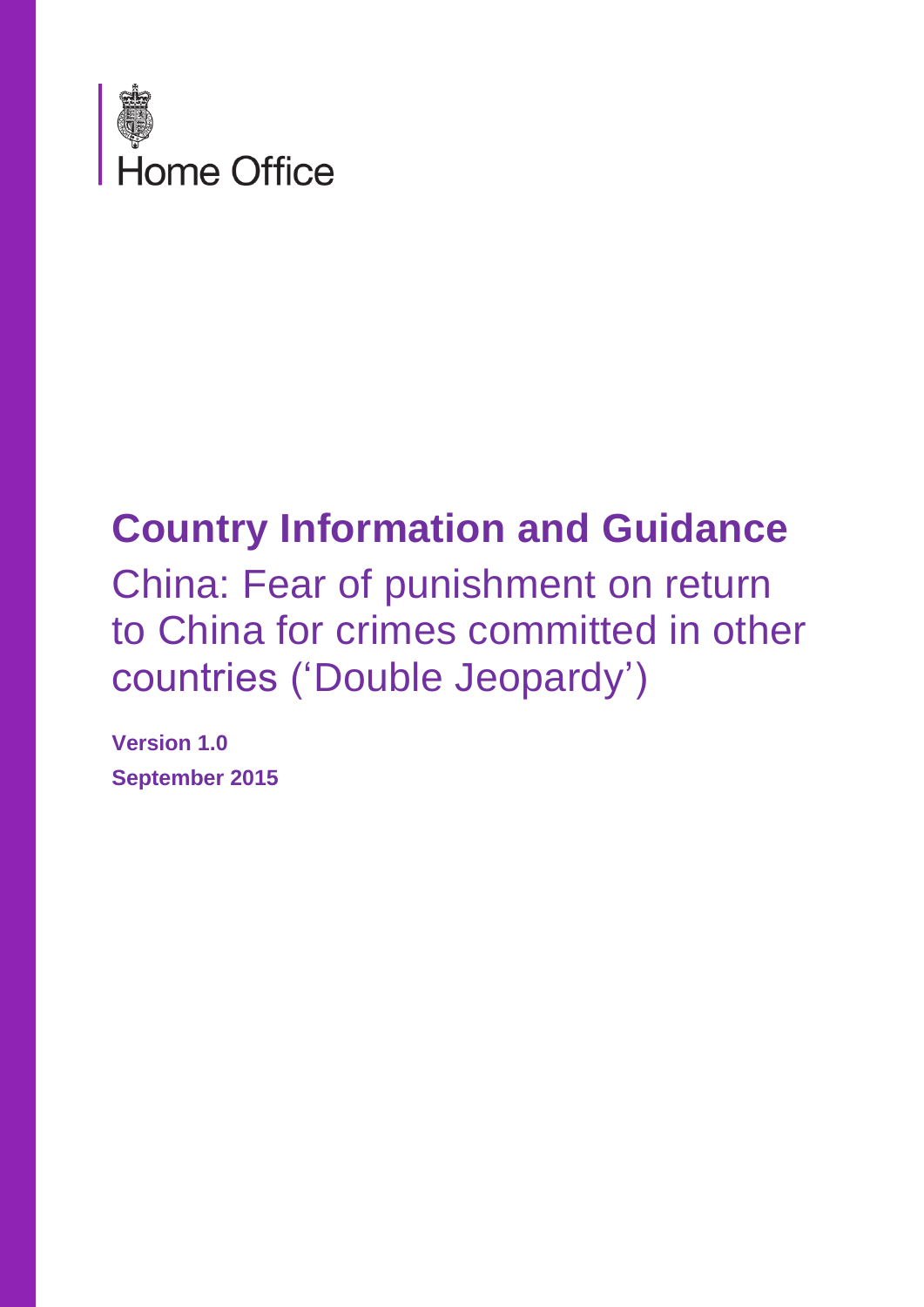### Preface

This document provides guidance to Home Office decision makers on handling claims from – as well as country of origin information (COI) about – double jeopardy in China. This includes whether claims are likely to justify the granting of asylum, humanitarian protection or discretionary leave and whether – in the event of a claim being refused – it is likely to be certifiable as 'clearly unfounded' under s94 of the Nationality, Immigration and Asylum Act 2002.

Decision makers must consider claims on an individual basis, taking into account the case specific facts and all relevant evidence, including: the guidance contained with this document; the available COI; any applicable caselaw; and the Home Office casework guidance in relation to relevant policies.

#### **Country Information**

The COI within this document has been compiled from a wide range of external information sources (usually) published in English. Consideration has been given to the relevance, reliability, accuracy, objectivity, currency, transparency and traceability of the information and wherever possible attempts have been made to corroborate the information used across independent sources, to ensure accuracy. All sources cited have been referenced in footnotes. It has been researched and presented with reference to the Common EU [\[European Union\] Guidelines for](http://www.refworld.org/cgi-bin/texis/vtx/rwmain?page=search&docid=48493f7f2&skip=0&query=eu%20common%20guidelines%20on%20COi)  [Processing Country of Origin Information \(COI\),](http://www.refworld.org/cgi-bin/texis/vtx/rwmain?page=search&docid=48493f7f2&skip=0&query=eu%20common%20guidelines%20on%20COi) dated April 2008, and the European Asylum Support Office's research guidelines, [Country of Origin Information report](http://ec.europa.eu/dgs/home-affairs/what-we-do/policies/asylum/european-asylum-support-office/coireportmethodologyfinallayout_en.pdf)  [methodology,](http://ec.europa.eu/dgs/home-affairs/what-we-do/policies/asylum/european-asylum-support-office/coireportmethodologyfinallayout_en.pdf) dated July 2012.

#### **Feedback**

Our goal is to continuously improve the guidance and information we provide. Therefore, if you would like to comment on this document, please [e-mail us.](mailto:cois@homeoffice.gsi.gov.uk?subject=Feedback%20on%20CIG)

#### **Independent Advisory Group on Country Information**

The Independent Advisory Group on Country Information (IAGCI) was set up in March 2009 by the Independent Chief Inspector of Borders and Immigration to make recommendations to him about the content of the Home Office's COI material. The IAGCI welcomes feedback on the Home Office's COI material. It is not the function of the IAGCI to endorse any Home Office material, procedures or policy.

IAGCI may be contacted at:

Independent Chief Inspector of Borders and Immigration,

5th Floor, Globe House, 89 Eccleston Square, London, SW1V 1PN.

Email: [chiefinspectorukba@icinspector.gsi.gov.uk](mailto:chiefinspectorukba@icinspector.gsi.gov.uk)

Information about the IAGCI's work and a list of the COI documents which have been reviewed by the IAGCI can be found on the Independent Chief Inspector's website at<http://icinspector.independent.gov.uk/country-information-reviews/>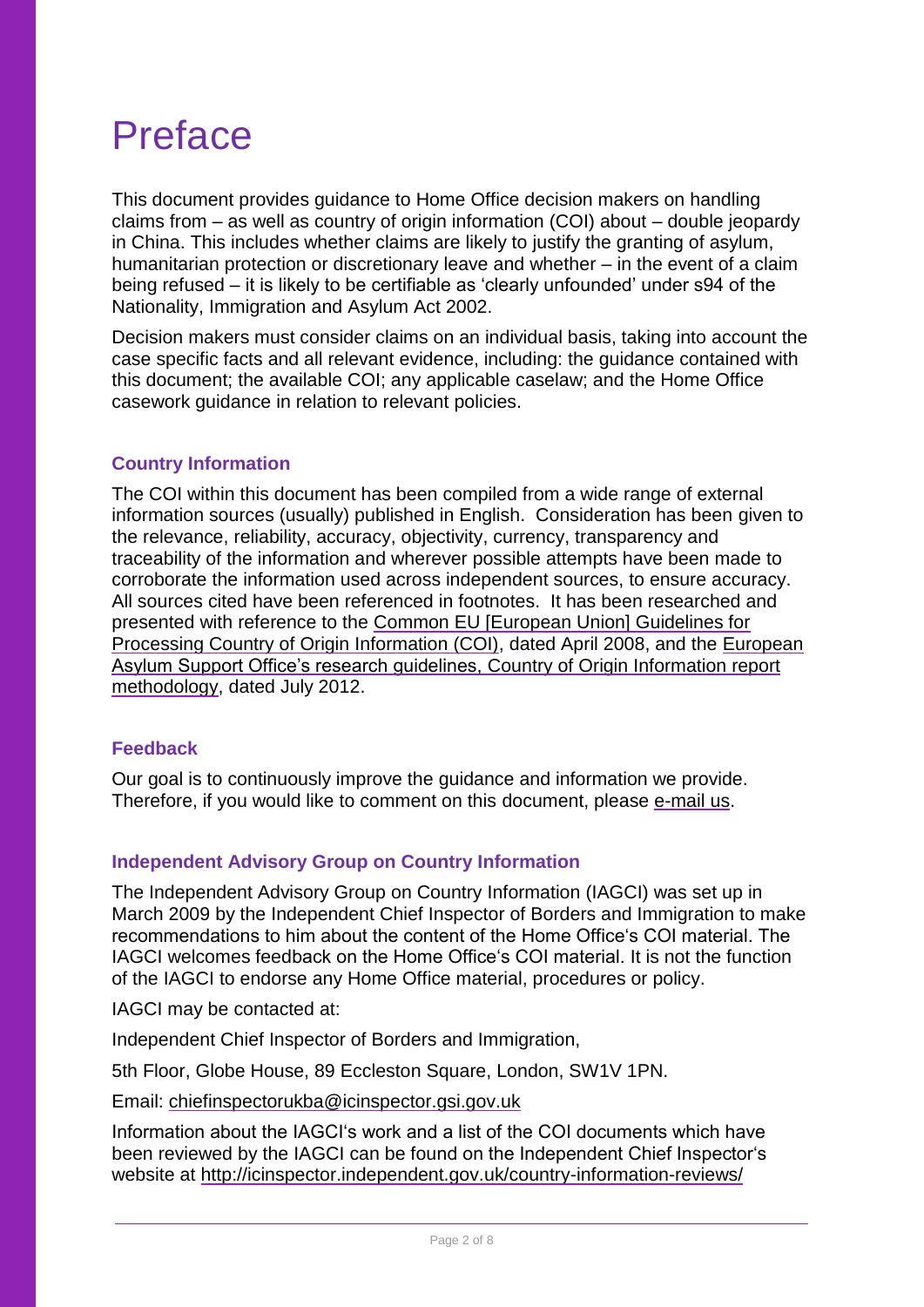# **Contents**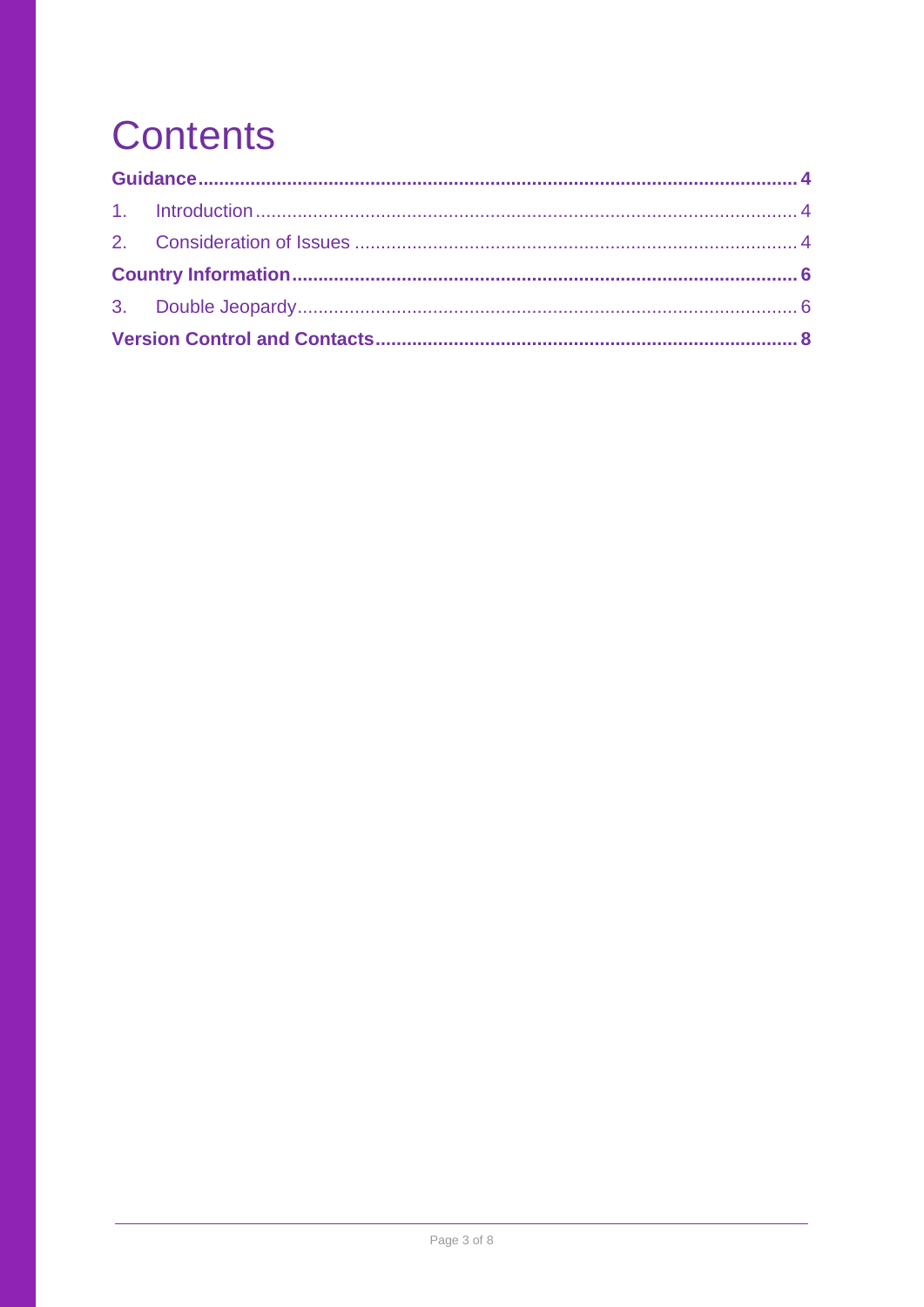## <span id="page-3-0"></span>**Guidance**

### <span id="page-3-1"></span>**1. Introduction**

- 1.1 Basis of Claim
- 1.2.1 Fear of punishment and/or imprisonment on return to China for crimes the person has committed and been punished for in other countries?

### <span id="page-3-2"></span>**2. Consideration of Issues**

- 2.1 Is the person's account credible?
- 2.1 For further guidance on assessing credibility, see sections 4 and 5 of the [Asylum Instruction on Assessing Credibility and Refugee Status.](https://www.gov.uk/government/publications/considering-asylum-claims-and-assessing-credibility-instruction)
- 2.2 Decision makers must also check if there has been a previous application for a UK visa or another form of leave. Asylum applications matched to visas should be investigated prior to the asylum interview (see the [Asylum](https://www.gov.uk/government/publications/visa-matches-handling-asylum-claims-from-uk-visa-applicants-instruction)  [Instruction on Visa Matches, Asylum Claims from UK Visa Applicants](https://www.gov.uk/government/publications/visa-matches-handling-asylum-claims-from-uk-visa-applicants-instruction)
- 2.3 Decision makers should also consider the need to conduct language analysis testing (see the [Asylum Instruction on Language Analysis.](https://www.gov.uk/government/publications/language-analysis-instruction)
- 2.2 Do those at risk of double jeopardy in China constitute a particular social group (PSG)?
- 2.2.1 Victims or potential victims of double jeopardy in China do not constitute a particular social group (PSG) within the meaning of the 1951 UN Refugee Convention. This is because they do not possess a common immutable/innate characteristic that cannot be changed or a characteristic that is so fundamental to human identity that they should not be required to change it. Neither are they perceived by Chinese society as having a distinct identity.
- 2.2.2 For further information on particular social groups, see section 7.6 of the [Asylum Instruction on Assessing Credibility and Refugee Status.](https://www.gov.uk/government/publications/considering-asylum-claims-and-assessing-credibility-instruction)
- 2.3 Are those who have been prosecuted and punished for crimes in another country at risk of re-prosecution and imprisonment amounting to persecution in China?
- 2.3.1 Chinese citizens can be punished/imprisoned on return to China for crimes they have committed and been punished for in other countries (which attract a maximum sentence of more than three years unless the offender is a civil servant or a serviceman, in which case all offences may, in theory, be prosecuted). (See [Double jeopardy\)](#page-5-1). However, in the country guidance case of [JC \(double jeopardy: Art 10 CL\) China CG \[2008\] UKIAT 00036](http://www.bailii.org/uk/cases/UKIAT/2008/00036.html) (14 May 2008), the Tribunal found that whilst there is a risk of prosecution or reprosecution under Articles 7 and 10 of the Chinese Criminal Law for overseas offenders returned to China, use of the legal provisions is discretionary and extremely rare. Without particular aggravating factors, the risk falls well below the level required to engage international protection [Para 273(17) of determination].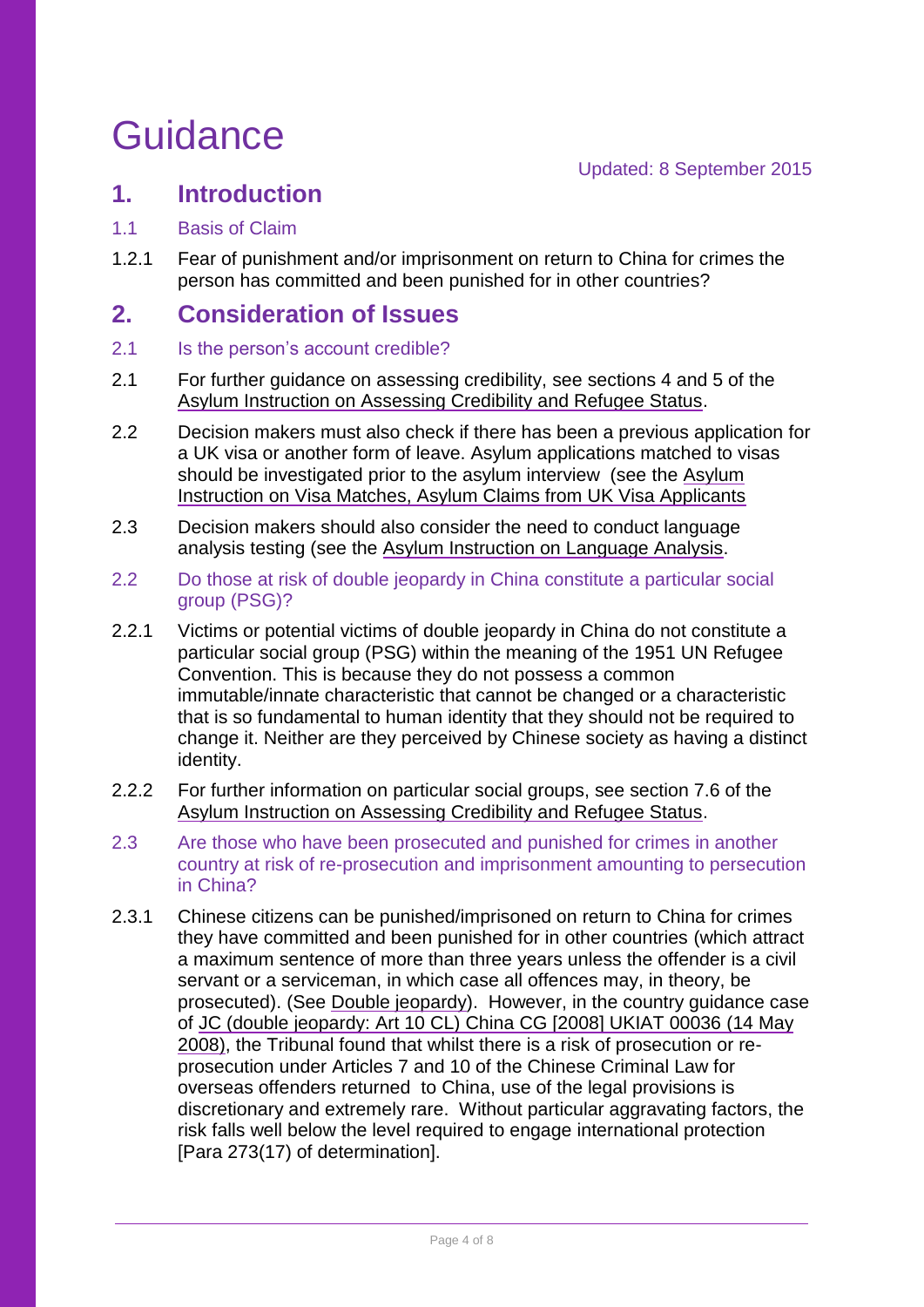- 2.3.2 The Tribunal in [JC](http://www.bailii.org/uk/cases/UKIAT/2008/00036.html) found that the risk of prosecution or re-prosecution will be a question of fact in individual cases but is more likely where (a) there has been a substantial amount of adverse publicity within China about a case; (b) the proposed defendant has significantly embarrassed the Chinese authorities by their actions overseas; (c) the offence is unusually serious. Generally, snakehead cases do not have the significance they have in the West and are regarded as ordinary (but serious) crimes requiring no special treatment;(d) political factors may increase the likelihood of prosecution or re-prosecution; and (e) the Chinese Government is also particularly concerned about corruption of Chinese officialdom [Para 273(19) of determination].
- 2.3.3 This position has been further confirmed and expanded on by the country guidance case, YF (Double jeopardy – [JC confirmed\) China CG \[2011\]](http://www.bailii.org/uk/cases/UKUT/IAC/2011/00032_ukut_iac_2011_yf_china_cg.html)  [UKUT 32 \(IAC\)](http://www.bailii.org/uk/cases/UKUT/IAC/2011/00032_ukut_iac_2011_yf_china_cg.html) (26 January 2011) which added under (d) political factors**, "**(which may include the importance attached by the Chinese authorities to cracking down on drugs offenders)" [headnote paragraph 1]**.**
- 2.3.4 For further information on assessing risk, see section 6 of the [Asylum](https://www.gov.uk/government/publications/considering-asylum-claims-and-assessing-credibility-instruction)  [Instruction on Assessing Credibility and Refugee Status.](https://www.gov.uk/government/publications/considering-asylum-claims-and-assessing-credibility-instruction)
- 2.4 Are those at risk able to seek effective protection?
- 2.4.1 As the person's fear is of ill treatment/persecution at the hands of the state, it is unreasonable to consider they would be able to avail themselves of the protection of the authorities.
- 2.4.2 For further guidance on assessing the availability or not of state protection, see section 8.1 of the [Asylum Instruction on Assessing Credibility and](https://www.gov.uk/government/publications/considering-asylum-claims-and-assessing-credibility-instruction)  [Refugee Status.](https://www.gov.uk/government/publications/considering-asylum-claims-and-assessing-credibility-instruction)
- 2.5 Are those at risk able to internally relocate?
- 2.5.1 As the person's fear is of ill treatment/persecution at the hands of the state, it is neither relevant - nor realistic to expect them to relocate to escape that risk.
- 2.5.2 For further guidance on the factors to consider and considering internal relocation, see section 8.2 of the [Asylum Instruction on Assessing Credibility](https://www.gov.uk/government/publications/considering-asylum-claims-and-assessing-credibility-instruction)  [and Refugee Status.](https://www.gov.uk/government/publications/considering-asylum-claims-and-assessing-credibility-instruction)
- 2.6 If refused, is the claim likely to be certifiable as 'clearly unfounded'?
- 2.6.1 Where a claim falls to be refused, it is likely to be certifiable as 'clearly unfounded' under section 94 of the Nationality, Immigration and Asylum Act 2002.
- 2.6.2 For further information on certification, see the [Asylum Instruction on Non-](https://www.gov.uk/government/publications/non-suspensive-appeals-certification-under-section-94-of-the-nia-act-2002-process)[Suspensive Appeals: Certification Under Section 94 of the NIA Act 2002.](https://www.gov.uk/government/publications/non-suspensive-appeals-certification-under-section-94-of-the-nia-act-2002-process)

Back to Contents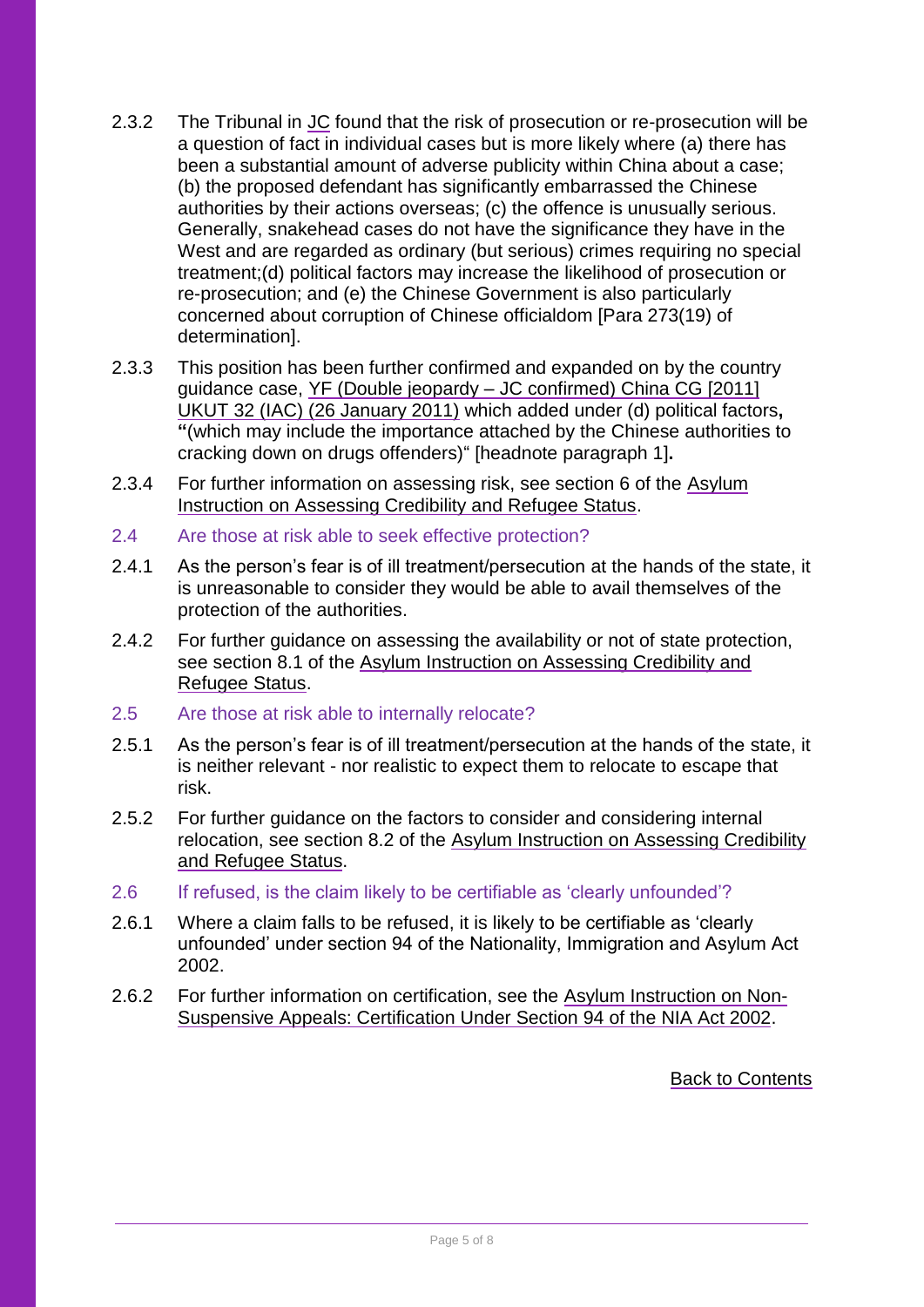## <span id="page-5-0"></span>Country Information

### <span id="page-5-1"></span>**3. Re-prosecution (Double Jeopardy)**

2.1 Articles 7 to 12 of the [Criminal Law](http://www.refworld.org/docid/3ae6b5cd2.html) cover the circumstances in which an individual who commits crimes outside the People's Republic of China (PRC) can be retried upon return to China.

#### 'Article 7

'This law is applicable to PRC citizens who commit the crimes specified in this law outside the territory of the PRC; but those who commit the crimes, provided that this law stipulates a minimum sentence of less than a threeyear fixed-term imprisonment for such crimes, may not be dealt with.

'This law is applicable to PRC state personnel and military personnel whoc commit the crimes specified in this law outside PRC territory.

#### 'Article 8

'This law may be applicable to foreigners, who outside PRC territory, commit crimes against the PRC state or against its citizens, provided that this law stipulates a minimum sentence of not less than a three-year fixed term of imprisonment for such crimes; but an exception is to be made if a crime is not punishable according [to] the law of the place where it was committed.

#### 'Article 9

'This law is applicable to the crimes specified in international treaties to which the PRC is a signatory state or with which it is a member and the PRC exercises criminal jurisdiction over such crimes within its treaty obligations.

#### 'Article 10

'Any person who commits a crime outside PRC territory and according to this law bear criminal responsibility may still be dealt with according to this law even if he has been tried in a foreign country; however, a person who has already received criminal punishment in a foreign country may be exempted from punishment or given a mitigated punishment.

#### 'Article 11

 'The problem of criminal responsibility of foreigners who enjoy diplomatic privileges and immunity is to be resolved through diplomatic channels.

#### 'Article 12

'If an act committed after the founding of the PRC and before the implementation of this law was not deemed a crime under the laws at that time, the laws at that time are to be applicable. If the act was deemed a crime under the laws at that time, and if under the provisions of Chapter IV,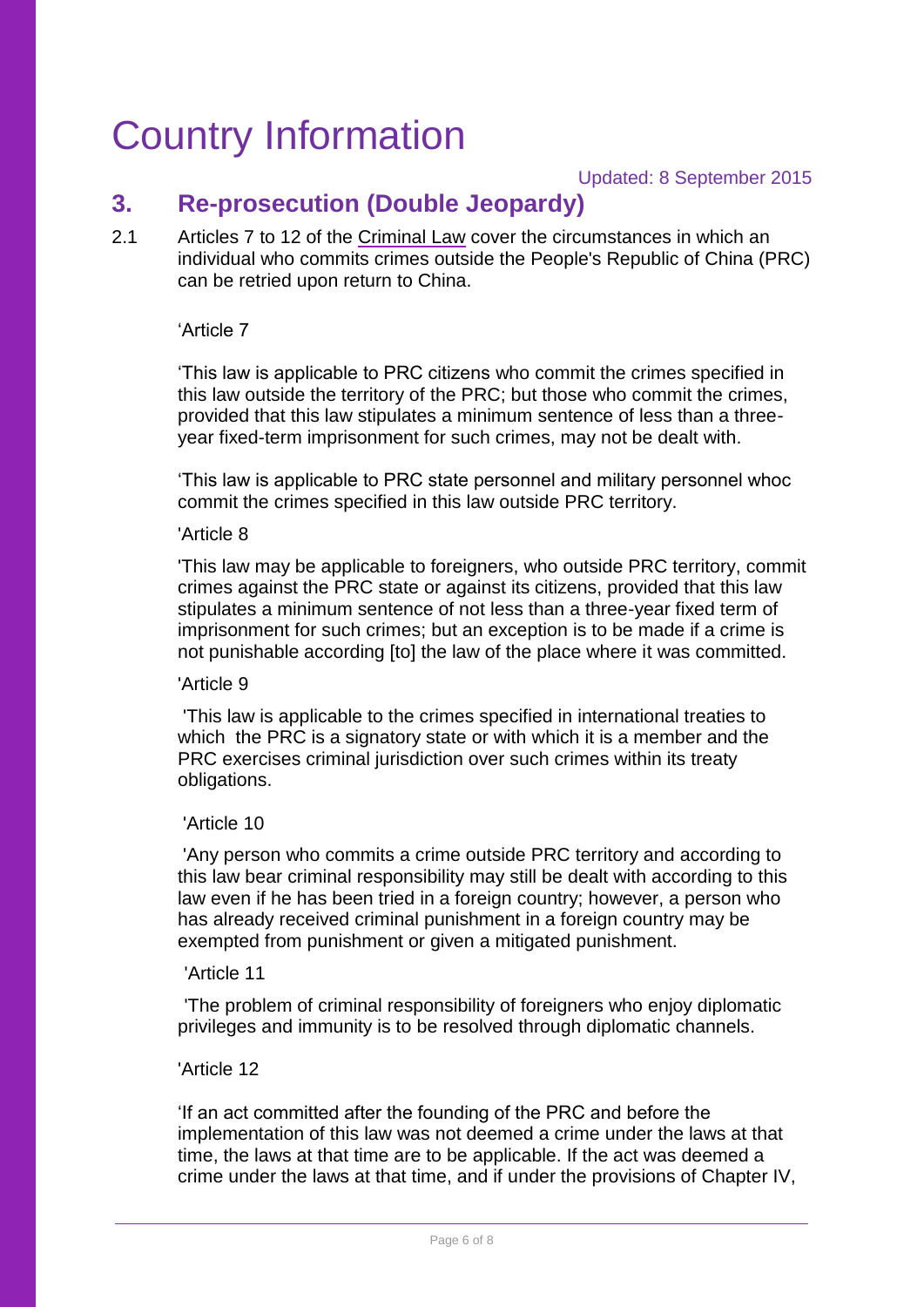Section 8 of the general provisions of this law it should be prosecuted, criminal responsibility is to be investigated according to the laws at that time. However, if this law does not deem it a crime or imposes a lesser punishment, this law is to be applicable.

'The effective judgments that were made according to the laws at that time before the implementation of this law will continue to be in force.<sup>1</sup>

2.2 According to a 2005 FCO letter, the circumstances under which an individual would be punished in China for a crime committed in a foreign country, for which he had already been punished in that country, are not stipulated. The Chinese authorities are most likely to take this action if the crime had received a lot of publicity in China, if the victims were well-connected in China, if there were a political angle to the original crime or if the crimes were of a particular type that the authorities wanted to make an example of. As of July 2005 the British Embassy in Beijing is unaware of any such instances. The specific inclusion in the Criminal Law of 'exemptions' from second punishment in China for crimes committed abroad suggests that the authorities would not take further action against those convicted abroad for ordinary criminal offences.<sup>2</sup>

See also [Country Information and Guidance, China: Background Information,](https://www.gov.uk/government/publications/china-country-information-and-guidance)  [including actors of protection and internal relocation \(July 2015\)](https://www.gov.uk/government/publications/china-country-information-and-guidance) for further information about the judicial system in China.

Back to Contents

<u>.</u>

<sup>&</sup>lt;sup>1</sup> National Legislative Bodies Criminal Law of the People's Republic of China, 1 October 1997, [http://www.refworld.org/docid/3ae6b5cd2.html,](http://www.refworld.org/docid/3ae6b5cd2.html) date accessed 5 June 2015<br>2 Essaine and Commonwealth Office (ECO), Latter from ECO of 15 July 200 Foreign and Commonwealth Office (FCO), Letter from FCO of 15 July 2005